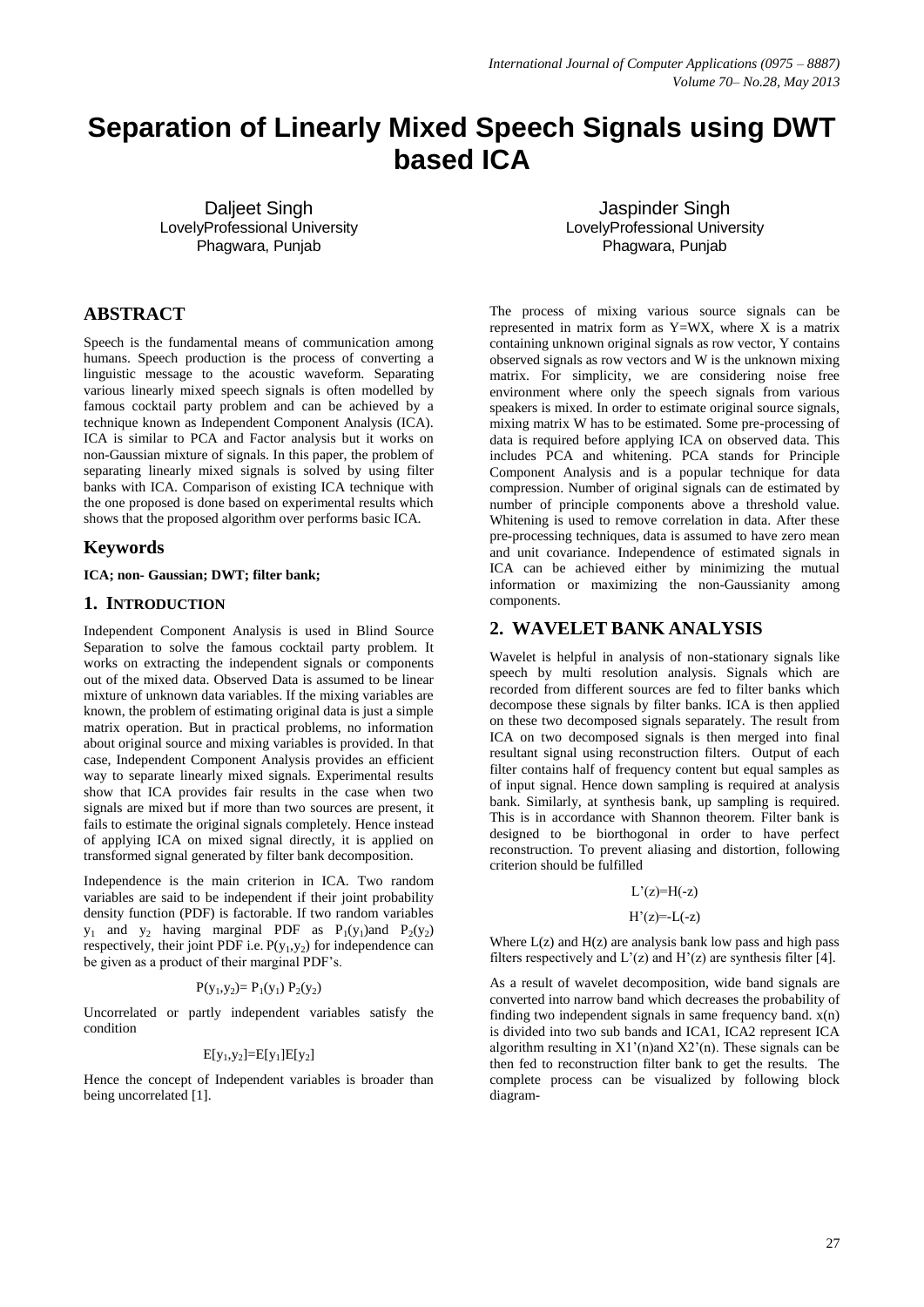*International Journal of Computer Applications (0975 – 8887) Volume 70– No.28, May 2013*



## **3. ICA**

Iterative method for ICA is used to update the weights to achieve optimum weights in order to estimate the independent components from the mixed signals. Extraction of independent components from pre-processed data can be achieved by either minimizing the mutual information among variables or maximization of non-Gaussianity. Literature survey gives some quantitative measures of non-Gaussianity based on higher order statistics of data. Some of these measures are Kurtosis and Negentropy.

The forth order cumulant is referred to as Kurtosis. It can be used to find the optimum weights for independent signal extraction from mixed signals and is given by the equation

$$
Kurt(y)=E\{y^4\}-3(E\{y^2\})^2
$$

By the pre-processing techniques, mixed signal y is assumed to be unit variance and zero mean, Kurtosis can be approximated as

$$
Kurt(y)=E\{y^4\}-3
$$

For gaussian variables, kurt(y)=0. This property of Gaussian variables can be used to distinguish them from other non-Gaussian variables. The value of  $kurt(v)$  is positive for super-Gaussian (spiky PDF) and negative for sub-Gaussian variables [2].

On the other hand, Negentropy or differential entropy is also a measure of non-Gaussianity. Gaussian variable has the largest entropy among all random variable of equal variance. If  $Y_{gauss}$ is the Gaussian random variable, Negentropy for a random variable y can be given as

$$
J(y) = H(Y_{gauss}) - H(y)
$$

For a Gaussian variable, Negentropy is zero and is positive for other variables. Negentropy can be estimated as

$$
J(y) = \frac{1}{12} E{y^2}^2 + \frac{1}{48} kurt(y)^2
$$

The estimation of Negentropy is required because the PDF of a random variable is difficult to calculate accurately. Instead of using expectation of variable y, expectation of nonquadratic function is used in calculating Negentropy to increase robustness of process. Several non-quadratic functions are proposed in literature. Some popular functions are tanh(y),  $y^3$ ,  $-\exp(-y^2/2)$  and  $1/a \log{\cosh(ay)}[5]$ .

In this paper, tanh and  $y^3$  are used as nonlinear functions to estimate the original sources. Orthogonalization among variables can be achieved by either Deflationary approach or Symmetric approach. In deflationary approach, independent components are estimated one by one using the orthogonalization

$$
w_p \leftarrow w_p - \sum_{j=1}^{p-1} (w_p^T w_j) w_j
$$

While in symmetric approach, independent components are estimated in parallel. Due to its time efficiency, Symmetric approach is used here. Symmetric orthogonalization is achieved by the relation

$$
W \leftarrow (WW^T)^{-1/2}W
$$

#### **4. RESULTS**

The following is a set of three speech signals taken under consideration



The mixed signals are given as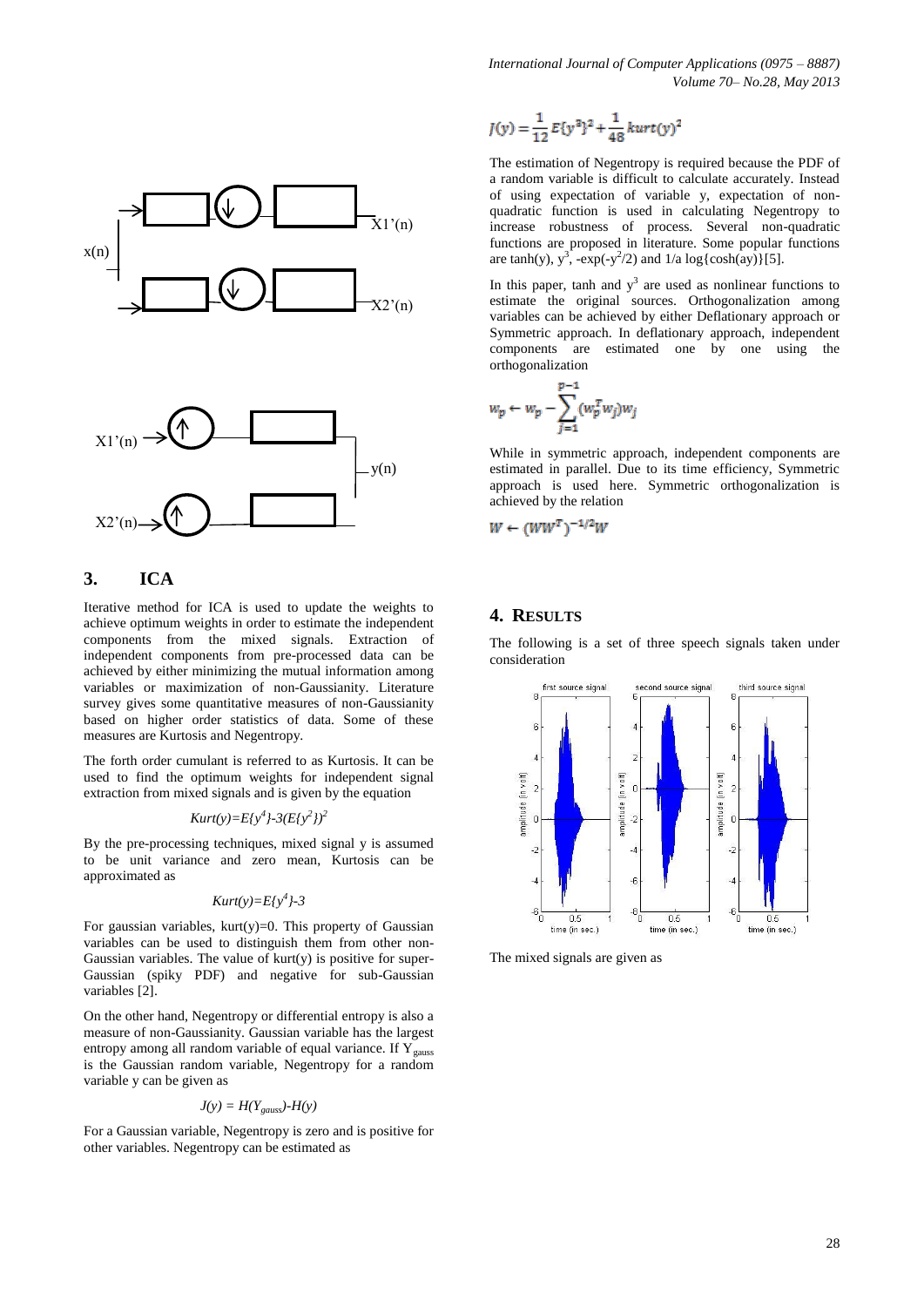

Results of extracted independent signals when only ICA is applied with 'tanh' as nonlinearity



Results of extracted independent signals when only ICA is applied with 'exp' as nonlinearity



Results of extracted independent signals when only ICA is applied with  $Y^3$  as nonlinearity



Results when the proposed method of DWT based ICA is used with 'tanh' nonlinearity



Results by the proposed method of DWT based ICA is used with 'exp' nonlinearity

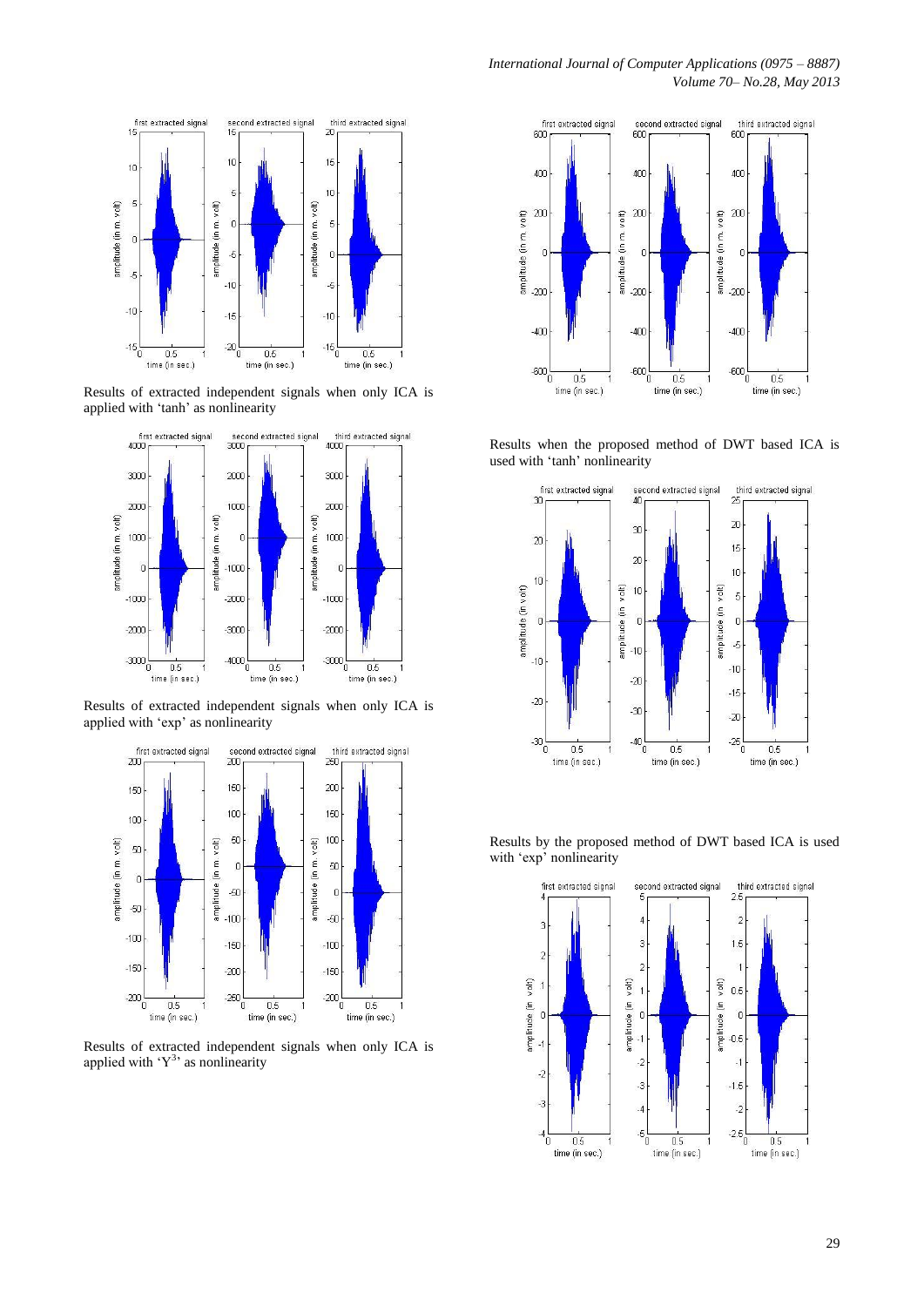Results by the proposed method of DWT based ICA is used with 'y<sup>3</sup>' nonlinearity



Correlation matrix obtained by using ICA algorithm with different nonlinearities and by proposed algorithm are given in table below-

| Non           | Correlation by ICA |        |        | By Proposed algorithm |        |        |
|---------------|--------------------|--------|--------|-----------------------|--------|--------|
| linea-        |                    |        |        |                       |        |        |
| Rity          |                    |        |        |                       |        |        |
| Tanh          | 0.4713             | 0.3623 | 0.2228 | 0.2503                | 0.6765 | 0.9304 |
|               | 0.7353             | 0.5130 | 0.2260 | 0.1526                | 0.7049 | 0.1281 |
|               | 0.4688             | 0.7895 | 0.9455 | 0.9187                | 0.1764 | 0.0061 |
| $Y^{\wedge}3$ | 0.1885             | 0.3187 | 0.8115 | 0.4143                | 0.2335 | 0.1623 |
|               | 0.9382             | 0.9398 | 0.5050 | 0.6684                | 0.6862 | 0.3567 |
|               | 0.2759             | 0.0520 | 0.2550 | 0.4704                | 0.6381 | 0.2313 |
| exp           | 0.7088             | 0.0069 | 0.1813 | 0.0730                | 0.6435 | 0.0368 |
| (y)           | 0.5599             | 0.0247 | 0.1260 | 0.9975                | 0.4374 | 0.5635 |
|               | 0.4165             | 0.9998 | 0.9729 | 0.319                 | 0.6264 | 0.8278 |

# **5. DISCUSSIONS OF RESULTS**

Correlation table gives a clear idea that conventional ICA can be outperformed by DWT based ICA as the extracted signals by DWT based ICA show more correlation with the source signals than in the case when conventional ICA is used to extract the independent signals. Values of elements of correlation matrix show the correlation of source signals with the extracted signals. Due to normalization of signals, correlation values may have values ranging from 0 to 1 with 1 as perfect correlation and 0 as no correlation. Hence higher the value of correlation; better is the performance of extraction algorithm. But there is a condition that one extracted signal should be correlated to only single source signal as all sources are independent in nature. If more than one extracted signal gives higher values of correlation coefficient with source signal, it is expected that the extraction process is not satisfactory.

From the experiments performed on different sets of speech signals, it is observed that the DWT based ICA gives better results than conventional ICA in most of the cases. Choice of

nonlinearity is solely dependent on user. But the nonlinearity 'tanh' used as nonlinear function with unit step size, 100 iterations and Daubechies wavelet 'db2' as wavelet function in DWT in the algorithm gives most appropriate results. Since in this approach, the effective input length of the two parallel processes is halved, therefore it does not have a considerable effect on computational complexity of the original algorithm.

# **6. CONCLUSIONS**

In this paper architecture for separation of more than two  $\lim_{x \to \infty}$  mixed speech signals by  $\overline{C}$  ICA is improved by using di *IJCA<sup>TM</sup>: www.ijcaonline.org* with ICA. It contains two parallel processes takes the high-frequency wavelet part of observations as its inputs, and the other process takes the low frequency part. From the experiments performed on different sets of speech signals, it is observed that the nonlinearity 'tanh' should be used as nonlinear function with unit step size and 100 iterations in the proposed algorithm to get most appropriate results. Finally their outputs are merged by wavelet reconstruction to generate the final results. Since in this approach, the effective input length of the two parallel processes is halved, it therefore generally provides a new way for ICA estimation. In future work, this algorithm can be improved by more detail study of using particular nonlinearity and step size in more detail to obtain better results for more than three mixed signals and accurate recovery of original speech signals.

# **7. REFERENCE**

- [1] A. Papoulis, textbook, (1991) "Probability, Random Variables and Stochastic Processes," McGraw- Hill, 3rd edition, 1991.
- [2] A. Belouchrani, K. A. Meraim, J.-F. Cardoso, and E. Moulines, (1997) "A blind source separation technique based on second order statistics," IEEE Trans. on Signal Processing, 45(2):434-444, 1997.
- [3] A. Hyvarinen, J. Karhunen, and E. Oja, Text book, (2001) "Independent Component Analysis," John Wiley & Sons, 2001.
- [4] Allan Kardec Barros, Tomasz Rutkowski, Fumitada Itakura, and Noboru Ohnishi, "Estimation of Speech Embedded in a Reverberant and Noisy Environment by Independent Component Analysis and Wavelets," IEEE 2002.
- [5] M. S. Pedersen, 1. Larsen, U. Kjems, and L. C. Parra, "A survey of convolutive blind source separation methods," Springer Handbook on Speech Processing and Speech Communication, pp. 1-34, 2007.